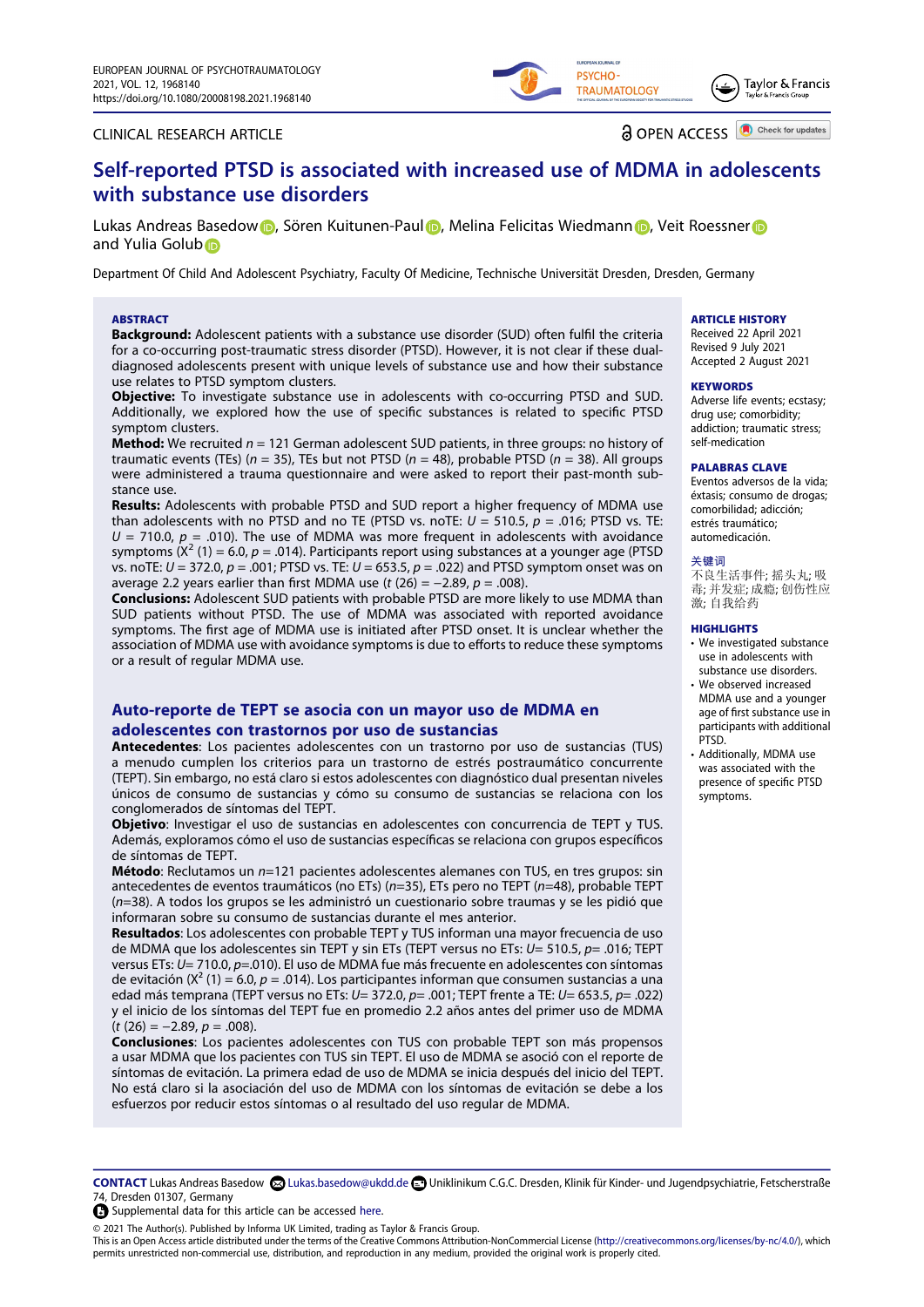物质使用障碍青少年患者中自我报告的**PTSD** 与 **MDMA** 的使用增加有关 然而, 尚不清楚这些双重诊断的青少年是否表现出独特的物质使用水平以及他们的物质使用

与 PTSD 症状簇的关联。<br>目的: 考查 PTSD 和 SUD 并发青少年的物质使用情况。此外, 我们探索了特定物质使用如何与<br>特定 PTSD症状簇相关。

方法: 我们招募了121 名德国青少年 SUD 患者, 分为三组:无创伤事件史组 (TE) (n = 35)、有TE 但无 PTSD组 (n = 48)、可能 PTSD组 (n = 38)。所有组都完成了创伤问卷调查, 并被要求报告他 们过去一个月的物质使用情况

结果: 与无 PTSD 和 无TE组 的青少年相比, 可能PTSD 和 SUD组的青少年报告的 MDMA 使用频 率更高 (PTSD组 对比 无TE组:*U* = 510.5, *p*= .016; PTSD组 与 TE组:*U* = 710.0, *p*= .010)。有回避症 状的青少年更频繁地使用摇头丸 (X<sup>2</sup> (1) = 6.0, p= .014)。 参与者报告在更小年龄使用物质 (PTSD组 对比 无TE组:*U* = 372.0, *p*= .001; PTSD组 对比 TE组:U = 653.5, *p*= .022) 并且 PTSD 症 状的出现平均早于首次使用 MDMA 2.2 年 (*t* (26) = −2.89, *p*= .008)

结论: 与无 PTSD 的 SUD 患者相比, 患有可能 PTSD 的青少年 SUD 患者更可能使用 MDMA。使 用摇头丸与报告的回避症状有关。首次使用MDMA 年龄是在 PTSD 发作后开始的。目前尚不 清楚 MDMA 使用与回避症状的关联是由于努力减少这些症状还是定期使用 MDMA 的结果。

# **1. Introduction**

<span id="page-1-5"></span>Approximately one-third of adults who fulfil the criteria for a psychiatric disorder also fulfil diagnostic criteria for at least one co-occurring psychiatric disorder (Forman-Hoffman, Batts, Hedden, Spagnola, & Bose, [2018](#page-8-0)). Co-occurring psychiatric disorders present a challenge for mental health professionals in inpatient settings, which is reflected by the increased length of stay and medical costs observed in patients with multiple such disorders compared to patients with only one (Jansen, van Schijndel, van Waarde, & Van Busschbach, [2018\)](#page-9-0).

<span id="page-1-17"></span><span id="page-1-14"></span><span id="page-1-10"></span><span id="page-1-4"></span>One such pattern of co-occurring disorders is the co-occurrence of post-traumatic stress disorder (PTSD) and substance use disorders (SUDs). This cooccurrence is frequently observed in adolescents (Schulte & Hser, [2014\)](#page-9-1), with 20–54% of adolescent SUD patients fulfiling PTSD criteria (Turner, Muck, Muck, Stephens, & Sukumar, [2004;](#page-10-0) Williams, Smith, An, & Hall, [2008](#page-10-1)). On the other hand, 30% of adolescent PTSD patients present with SUD (Essau, Conradt, & Petermann, [1999\)](#page-8-1). The co-occurrence of PTSD and SUD in adolescents is associated with increased SUD severity (Basedow, Kuitunen-Paul, Roessner, & Golub, [2020](#page-8-2)), and often presents a situation that makes therapeutic care more challenging (Gielen, Havermans, Tekelenburg, & Jansen, [2012](#page-8-3); Kuitunen-Paul, Roessner, Basedow, & Golub, [2020](#page-9-2); Simmons & Suárez, [2016;](#page-10-2) Williams et al., [2008](#page-10-1)), i.e. through PTSD-associated flashbacks serving as a trigger for increased substance use.

<span id="page-1-19"></span><span id="page-1-15"></span><span id="page-1-11"></span><span id="page-1-6"></span>While a number of possible explanations exist for this pattern of co-occurrence, three major hypotheses have emerged: i) SUD and PTSD may result from a common risk factor. Previous research has shown that both disorders have similar genetic and environmental factors that increase the chance of their occurrence (Xian et al., [2000\)](#page-10-3). ii) Adolescents who engage in substance use may

<span id="page-1-13"></span><span id="page-1-9"></span><span id="page-1-7"></span><span id="page-1-3"></span><span id="page-1-2"></span><span id="page-1-1"></span>generally engage in more frequent high-risk behaviours (Baskin-Sommers & Sommers, [2006\)](#page-8-4). This high-risk behavioural pattern may increase the chance of experiencing traumatic events (TEs), such as first-hand violence (Harford, Yi, & Grant, [2013\)](#page-8-5), and subsequently developing PTSD (Glaesmer, Matern, Rief, Kuwert, & Braehler, [2015;](#page-8-6) Strom et al., [2012\)](#page-10-4). iii) PTSD symptoms appear before a SUD is developed, and patients engage in substance use to cope with the PTSD symptoms, consequently developing a SUD (Dworkin, Wanklyn, Stasiewicz, & Coffey, [2018](#page-8-7); Khantzian, [1997;](#page-9-3) McCauley, Killeen, Gros, Brady, & Back, [2012\)](#page-9-4). This self-medication hypothesis has gained much empirical support (Chilcoat & Breslau, [1998;](#page-8-8) Sheerin et al., [2016\)](#page-10-5) showing, for example, that one-fifth of PTSD patients use substances in an attempt to relieve PTSD symptoms such as hyperarousal, avoidance or intrusions (Leeies, Pagura, Sareen, & Bolton, [2010\)](#page-9-5). Per definition, the selfmedication hypothesis includes assumptions about the age of onset of PTSD and SUD namely, that SUD symptoms should develop following the PTSD symptoms. This pattern has been investigated and confirmed in previous studies, which showed that anxiety disorders (Slade, McEvoy, Chapman, Grove, & Teesson, [2015](#page-10-6)), conduct disorders (Guldager, Linneberg, & Hesse, [2012](#page-8-9)), and PTSD (Wu et al., [2010](#page-10-7)) predate future SUDs.

<span id="page-1-18"></span><span id="page-1-16"></span><span id="page-1-12"></span><span id="page-1-8"></span><span id="page-1-0"></span>Even though the severity of adolescent SUD has been associated with a co-occurring PTSD (Basedow et al., [2020](#page-8-2); Donbaek, Elklit, & Pedersen, [2014\)](#page-8-10), little is known with regard to use of specific substances and PTSD symptomatology in adolescents. Based on the self-medication hypothesis, the specific subjective effects of different substances might be perceived as relieving symptoms, symptom neutral or leading to stronger symptoms. Accordingly, adolescents with SUD and PTSD might use different substances to achieve a subjective relief from different PTSD symptom clusters (SCs). Thus, a patient who experiences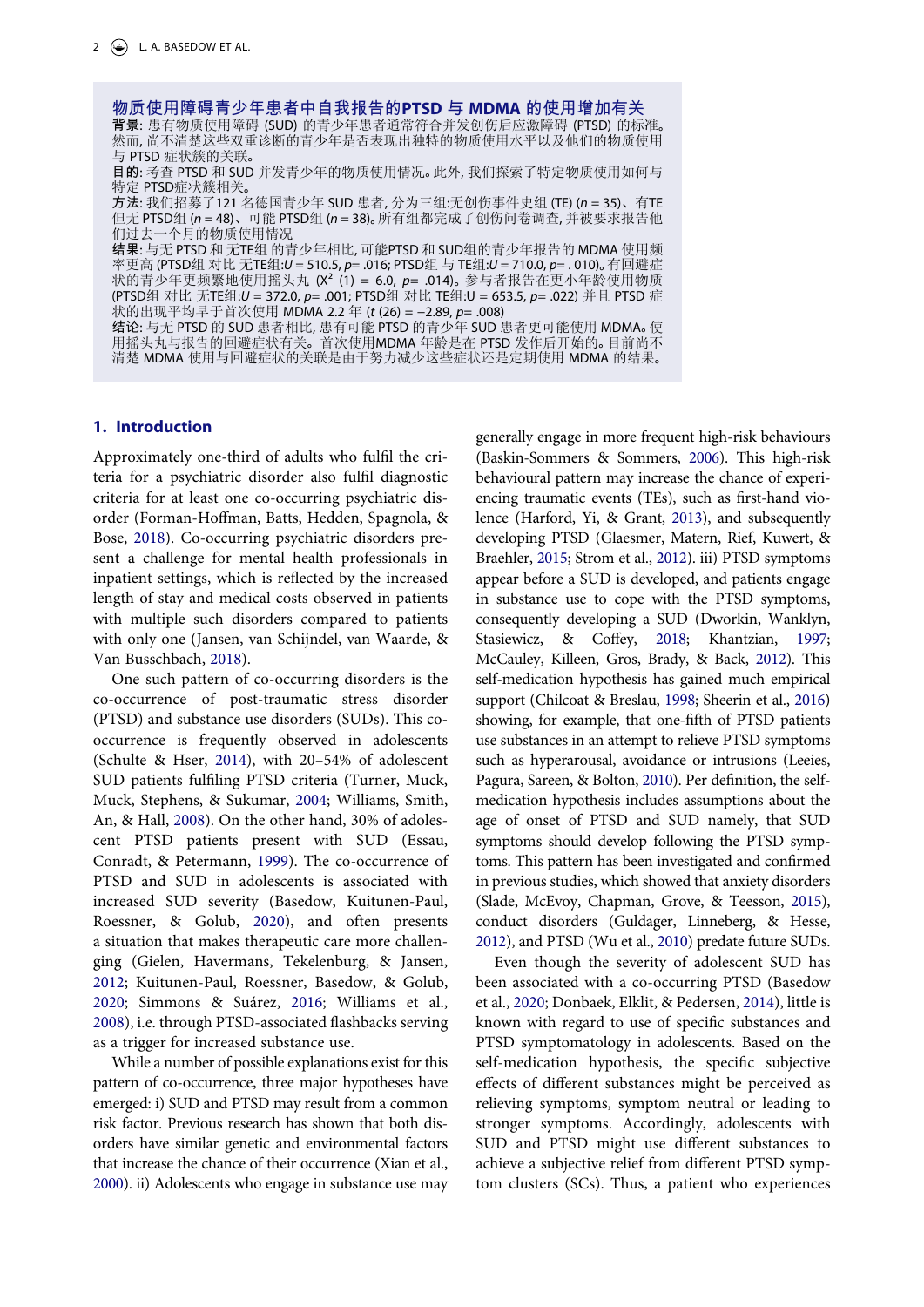<span id="page-2-5"></span><span id="page-2-4"></span><span id="page-2-1"></span>strong hyperarousal symptoms might show a preference for substances with a relaxing effect, e.g. benzodiazepines, while a patient with avoidance symptoms might prefer stimulating substances, e.g. amphetamine. Previous studies in adults investigating how the use of psychoactive substances relates to the presence of specific PTSD symptoms reported conflicting results (Avant, Davis, & Cranston, [2011](#page-8-11); Dworkin et al., [2018;](#page-8-7) Khoury, Tang, Bradley, Cubells, & Ressler, [2010;](#page-9-6) Tull, Gratz, Aklin, & Lejuez, [2010\)](#page-10-8). For instance, the presence of avoidance symptoms has been associated with alcohol, benzodiazepine, cocaine, and cannabis use (Avant et al., [2011;](#page-8-11) Dworkin et al., [2018](#page-8-7); Khoury et al., [2010](#page-9-6); Tull et al., [2010](#page-10-8)). The question of specific substance use in a relation to distinct PTSD symptoms is particularly important for the development of targeted therapeutic interventions. However, no research so far could clarify these symptom-substance connections (Van Den Brink, [2015\)](#page-10-9). Additionally, substance use and subsequent SUDs should have a later onset compared to the disorder that is medicated (Khantzian, [1997\)](#page-9-3). This pattern has been shown previously for adult patients (Berenz et al., [2017](#page-8-12)), but not for adolescents. Furthermore, it is unclear if TEs alone might already predispose adolescents to increased substance use and SUD severity. While an association of TEs with SUD has been repeatedly suggested (Hari, [2005;](#page-8-13) Maté, [2008](#page-9-7), [2012\)](#page-9-8), previous research from our group has found similar levels of SUD severity between adolescents with TEs but not PTSD and adolescents without TEs (Basedow et al., [2020\)](#page-8-2). It remains to be explored if similar differences are present concerning substance use.

#### <span id="page-2-3"></span><span id="page-2-2"></span><span id="page-2-0"></span>**Table 1.** Sample description.

We conducted this cross-sectional, exploratory study with two aims The primary goal was to investigate differences in frequency of substance use between subgroups of adolescent SUD patients (with a history of TEs and PTSD, with TEs but without PTSD, with no trauma exposure) and to explore the relationships between substance use frequency and the three PTSD SCs (intrusion, hyperarousal, avoidance). The secondary goal was to explore differences in age of first substance use and if age of first substance use differed from the onset of PTSD symptoms. Although previous research showed differences in SUD severity between those three groups (Basedow et al., [2020](#page-8-2)), the state of the literature did not support specific hypotheses regarding differences in substance use frequency.

# **2. Methods**

### *2.1. Participants*

Between November 2017 and November 2020, *n* = 234 treatment-seeking adolescents at a German outpatient clinic for adolescent substance abuse consented to participate in the study. From these participants, those who filled out the required questionnaires were selected, resulting in  $n = 121$  (42% female) participants. These participants were divided into three groups based on whether they fulfilled PTSD criteria according to self-report ('PTSD'), reported a TE but did not fulfil PTSD criteria ('TE') or did not report any TE ('NoTE'). Detailed demographic information of the study sample can be found in [Table 1](#page-2-0).

|                        | Total     | NoTE      | TE                                                                          | <b>PTSD</b> | Group comparison  |                 |                              |             |  |
|------------------------|-----------|-----------|-----------------------------------------------------------------------------|-------------|-------------------|-----------------|------------------------------|-------------|--|
|                        |           |           |                                                                             |             | Test statistic    | <i>p</i> -value | $a_{\text{Bonferroni-Holm}}$ | Effect size |  |
| N (female)             | 121(51)   | 35(7)     | 48 (22)                                                                     | 38 (22)     | $X^2$ (2) = 11.2  | .004            | $.006*$                      | $V = .30$   |  |
| Mean age in years (SD) | 15.9(1.3) | 15.7(1.4) | 15.9(1.3)                                                                   | 16.2(1.2)   | $F(118) = 1.3$    | .285            |                              |             |  |
|                        |           |           | Number of participants divided by educational level (%) ( $n = 35$ missing) |             | $X^2$ (10) = 10.3 | .036            | .008                         | $V = .21$   |  |
| <b>ISCED level 24</b>  | 58 (48)   | 13(37)    | 24 (50)                                                                     | 21 (55)     |                   |                 |                              |             |  |
| <b>ISCED level 25</b>  | 7(6)      | 4(11)     | 0                                                                           | 3(8)        |                   |                 |                              |             |  |
| <b>ISCED level 34</b>  | 21(17)    | 10(29)    | 8(17)                                                                       | 3(8)        |                   |                 |                              |             |  |
|                        |           |           | Number of participants divided by yearly income of parental household       |             | $X^2$ (10) = 9.3  | .507            | .025                         | $V = .20$   |  |
|                        |           |           | $(%) (n = 55 \text{ missing})$                                              |             |                   |                 |                              |             |  |
| Up to 10.000€          | 8(7)      | 4(11)     | 3(6)                                                                        | 1(3)        |                   |                 |                              |             |  |
| Up to 20.000€          | 16(13)    | 5(14)     | 5(10)                                                                       | 6(16)       |                   |                 |                              |             |  |
| Up to 30.000€          | 22 (18)   | 7(20)     | 8(17)                                                                       | 7(18)       |                   |                 |                              |             |  |
| Up to 45.000€          | 8(6)      | 1(3)      | 4(8)                                                                        | 3(8)        |                   |                 |                              |             |  |
| More than $45.000 \in$ | 12(10)    | 8(23)     | 2(4)                                                                        | 2(5)        |                   |                 |                              |             |  |
|                        |           |           | Number of participants fulfiling criteria for a substance use disorder (%)  |             |                   |                 |                              |             |  |
| Alcohol                | 31 (26)   | 6(17)     | 14 (29)                                                                     | 11(29)      | $X^2$ (2) = 1.9   | .395            | .017                         | $V = .13$   |  |
| Cannabis               | 49 (40)   | 12 (34)   | 23 (48)                                                                     | 14 (37)     | $X^2$ (2) = 1.9   | .393            | .013                         | $V = .13$   |  |
| MDMA                   | 20(17)    | 2(6)      | 9(19)                                                                       | 9(24)       | $X^2$ (2) = 4.5   | .103            | .010                         | $V = .20$   |  |
| Amphetamine            | 7(6)      | 1(3)      | 4(8)                                                                        | 2(5)        | $X^2$ (2) = 1.1   | .565            | .05                          | $V = .10$   |  |
| Methamphetamine        | 16 (13)   | 0         | 8(17)                                                                       | 8(21)       | $X^2$ (2) = 7.9   | .020            | .007                         | $V = .23$   |  |

*\**Statistically significant difference; *SD*, standard deviation; MDMA, 3-4,-methylendioxymethamphetamine; noTE, no traumatic experience group; TE, traumatic experience but no PTSD group; PTSD, post-traumatic stress disorder group; ISCED, International Standard Classification of Education; ISCED level 24, lower secondary education – general; ISCED level 25, lower secondary education – vocational; ISCED level 34, upper secondary education – general; differences in proportions (%) were tested via chi-square tests (corrected for multiple testing by Bonferroni-Holm procedure for eight tests) and differences in means were tested via ANOVA.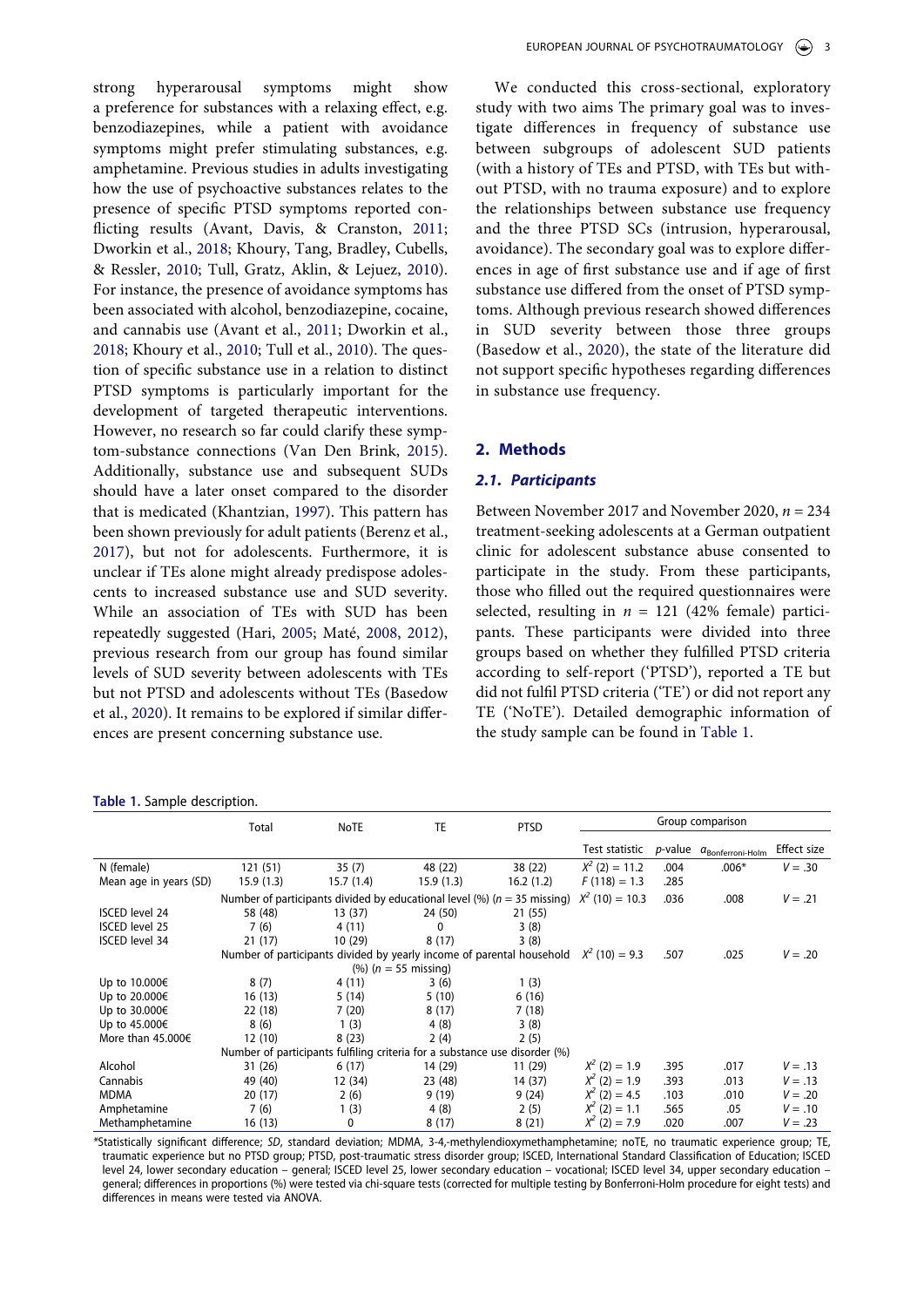# *2.2. Materials*

# *2.2.1. Traumatic events and PTSD*

<span id="page-3-1"></span>The University of California at Los Angeles Post Traumatic Stress Disorder Reaction Index for DSM-IV (UCLA RI-IV) (Steinberg, Brymer, Decker, & Pynoos, [2004](#page-10-10)), German version by (Ruf, Schauer, & Elbert, [2011\)](#page-9-9), is a self-report questionnaire that screens for TEs and PTSD symptoms in adolescents. The instrument consists of a Criterion A section, in which patients select the TE that afflicts them the most from a list and indicate the traumatizing features of the event. The next section assesses the frequency of occurrence of PTSD symptoms during the past month (rated from  $0 =$  none of the time to  $4 =$  most of the time) and asks for the first age these symptoms were experienced with regard to the TE. The items map directly onto the DSM-IV intrusion (Criterion B), avoidance (Criterion C), and hyperarousal (Criterion D) SCs. Since the UCLA is a self-report questionnaire and does not include clinical judgment, we considered PTSD as probable and not as established, when all four criteria (Criterion A, B, C, & D) are present (Steinberg et al., [2004](#page-10-10)). Dependent variables (DVs) for this questionnaire were: age of first PTSD symptoms, probable presence of a PTSD, presence of a TE, and whether the criteria for the intrusion, avoidance, and hyperarousal SCs were fulfilled. In the current sample, internal consistency was good for criterion A and C ( $\alpha$  = .82 and .81, respectively), and acceptable for criterion B and D ( $\alpha$  = .77 and .76, respectively).

# <span id="page-3-3"></span>*2.2.2. Substance use*

The extent of substance use was assessed by clinical psychologists via a self-designed interview, asking specifically for the number of days each substance was used in the past month and at which age they started using the substance. DVs from this assessment were days of past-month tobacco, alcohol, cannabis, methylenedioxymethamphetamine (MDMA), and amphetamine (specifically 'speed', but not methamphetamine, cocaine or other stimulants) use, as well as the age of first tobacco, alcohol, cannabis, MDMA, and amphetamine use.

### *2.2.3. SUD diagnosis*

<span id="page-3-2"></span>The Mini-International Neuropsychiatric Interview for Children and Adolescents (MINI-KID) (Sheehan et al., [2010](#page-9-10)) is a diagnostic interview used to evaluate the presence of psychiatric disorders. The interview contains diagnostic questions to assess the presence of 32 psychiatric disorders according to DSM-5 criteria. The DV of interest was the presence of a SUD according to DSM-5 criteria.

# *2.2.4. Sociodemographic information*

The caregivers of our participants answered 36 questions from a self-designed questionnaire assessing socio-demographic data. We analysed the questions indicating age in years, gender, education level of the patient as well as yearly household income ('up to 10.000€', 'up to 20.000€', 'up to 30.000€', 'up to 45.000€', 'more than 45.000€'). Participants' educational levels were assessed according to the International Standard Classification of Education (ISCED) (UNESCO, [2012](#page-10-11)).

# <span id="page-3-4"></span>*2.2.5. Procedure*

Data collection was embedded into the standard diagnostic procedures at our outpatient clinic. During the first appointment, the extent of past-year substance use was assessed, the questionnaires were handed out, and participants as well as legal guardians gave written informed consent to the study. The study was conducted in accordance with the Declaration of Helsinki. All procedures were approved by the Institutional Review Board of the University Hospital C. G. Carus Dresden (EK 66,022,018). Participants were not financially compensated for their contribution.

### *2.2.6. Statistical analysis*

<span id="page-3-0"></span>All analyses were conducted with IBM SPSS Statistics for Windows, version 27.0 (IBM, Corp, [2020\)](#page-9-11). Since our continuous DVs (number of days of tobacco, alcohol, cannabis, MDMA, and amphetamine use during previous month, age of first substance use) were all non-normally distributed across groups according the Shapiro–Wilk test (see Supplemental Table S1) we decided to use non-parametric tests for our group comparisons.

For the assessment of differences in sociodemographic characteristics between the three groups, we performed chi-square tests on the proportion of male and female participants, educational achievement, parental income and type of SUD. Age differences were assessed via an analysis of variance.

For our main research question, we conducted chisquare tests to compare the prevalence of each substance across the three groups (noTE, TE, PTSD). Additionally, we performed a Kruskal–Wallis omnibus test to determine if our three groups differed in the five continuous DVs variables. If any of the omnibus comparisons was significant, we performed Mann– Whitney U follow-up tests between all three groups. We used three Mann–Whitney U tests, limited to the TE and PTSD groups, to analyse if the presence of the three SCs (intrusion, avoidance, hyperarousal) was associated with the use frequency of substances whose prevalence differed between the groups.

For the analyses, related to our secondary research question we conducted a Kruskal–Wallis omnibus test and Mann–Whitney U follow-up tests to investigate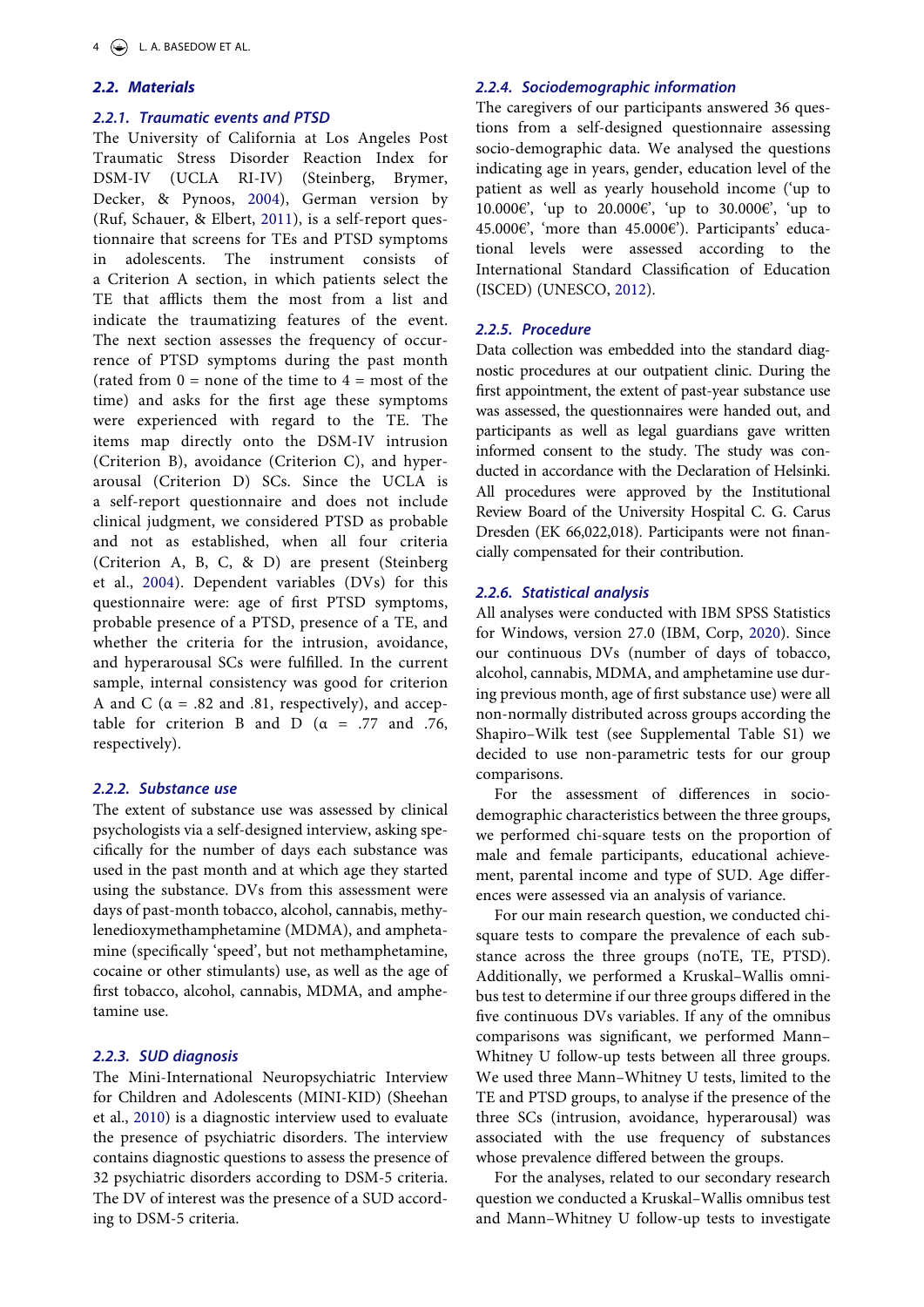<span id="page-4-2"></span>group differences in age of substance use onset. Additionally, we performed six paired sample t-tests to compare age of PTSD symptom onset with age of first substance use. The level of significance was set to α < 0.05. To correct for Type 1 error through multiple testing we used the Bonferroni-Holm procedure (Holm, [1979\)](#page-9-12) to assess significance of the chi-square tests, the non-parametric tests (Kruskal–Wallis, Mann–Whitney U) and the paired samples t-tests. Wherever we report *p*-values, we report the adjusted Bonferroni-Holm threshold for statistical significance  $(\alpha_{\text{Bonferroni-Holm}})$  as well. Effect sizes were classified according to Cohen [\(1988](#page-8-14)) into small effects ( $|d| \ge$ .20,  $| \eta^2 | \ge .01$ ,  $| V | \ge .10$ ), medium effects ( $| d | \ge .50$ , |  $|\eta^2| \geq .06$ ,  $|V| \geq .30$ ), and large effects ( $|d| \geq .80$ ,  $|\eta^2| \geq$ .14,  $|V|$  ≥ .50).

# <span id="page-4-1"></span>**3. Results**

### *3.1. Sample description*

The three groups did not differ in the distribution of SUD diagnoses, level of education, or parental income. Between the three groups only the proportion of female participants differed significantly  $(X^2 (2) = 11.2, p = .004,$  $\alpha_{\text{Bonferroni-Holm}} = .006$ ). The two gender groups did not differ in their age of first substance use (*U* = 1608.50,  $p = .199$ ,  $\alpha_{\text{Bonferroni-Holm}} = .01$ ) their past-month tobacco  $(U = 1554.5, p = .101, α_{\text{Bonferroni-Holm}} = .008)$ , alcohol  $(U = 1580.00, p = .259, \alpha_{\text{Bonferroni-Holm}} = .017)$ , cannabis  $(U = 1558.00 \text{ p} = .215, \alpha_{\text{Bonferroni-Holm}} = .013)$ , MDMA  $(U = 1656.00, p = .285, \alpha_{\text{Bonferroni-Holm}} = .025)$ , or amphetamine ( $U = 169.00$ ,  $p = .419$ ,  $\alpha_{\text{Bonferroni-Holm}} = .05$ ) use. The types of traumas reported by our participants are displayed in [Table 2](#page-4-0). Most common were traumas related to violence (26%) and sexual abuse (22%).

#### *3.2. Differences in substance use*

We analysed differences in tobacco, alcohol, cannabis, MDMA, amphetamine use frequencies. While 13% of our sample fulfilled criteria for a methamphetamine use disorder, only  $n = 2$  reported past-month use of methamphetamine, which is why we did not analyse methamphetamine use frequency. Furthermore, since none of our participants reported past-month use of cocaine, opioids, benzodiazepines or solvents we excluded these substances from the analyses as well.

The proportion of participants who had used MDMA in the last month differed between groups  $(X^2 \t(2) = 10.60, p = .005, \t\alpha_{\text{Bonferroni-Holm}} = .010,$  $d = .62$ ) with the probable PTSD group reporting the highest proportion of past-month MDMA users. No difference in the use of other substances could be identified. Furthermore, across all three groups participants differed significantly in terms of the number of days of MDMA use in the last month  $(H (2) = 9.9,$  $p = .007$ ,  $\alpha_{\text{Bonferroni-Holm}} = .010$ ,  $\eta^2 = .07$ ). The PTSD group had a higher past month frequency of MDMA use than the noTE group ( $U = 510.5$ ,  $p = .016$ ,  $\alpha_{\text{Bonferroni-Holm}} = .025$ ,  $\eta^2 = .04$ ) and the TE group  $(U = 710.0, p = .010, \alpha_{\text{Bonferroni-Holm}} = .017, \eta^2 = .04).$ The TE group did not differ from the noTE group in days of MDMA use in the past month  $(U = 839.5,$  $p = .992$ ,  $\alpha_{\text{Bonferroni-Holm}} = .050$ ,  $\eta^2 < .01$ ). Both differences constitute small effects. Mean scores, proportions and complete test results are displayed in [Table](#page-5-0) [3,](#page-5-0) median scores and interquartile range (IQR) can be found in Supplemental Table S2.

# *3.3. Relationship between MDMA use and specific PTSD SCs*

The past month frequency of MDMA use across the TE and PTSD groups was significantly higher in the group of participants fulfiling the avoidance criterion compared to those that did not ( $U = 7.68$ ,  $p = .008$ ,  $\alpha_{\text{Bonferroni-Holm}} = .017$ ,  $\eta^2 = .73$ ). For the other two SCs (intrusion, hyperarousal), no differences in frequency of MDMA use were detected, see [Table 4.](#page-5-1) See Supplemental Table S3 for median and IQR values.

# *3.4. Age of onset of PTSD and substance use*

Across all three groups participants differed significantly with medium-sized effects in terms of the age of their first substance use  $(H (2) = 11.3, p = .003,$  $\alpha_{\text{Bonferroni-Holm}} = .008, \eta^2 = .08$ ). The PTSD group had a lower age of first substance use than the noTE group ( $U = 372.0$ ,  $p = .001$ ,  $\alpha_{\text{Bonferroni-Holm}} = .025$ ,  $\eta^2$  = .14) and the TE group (*U* = 653.5, *p* = .022,  $\alpha_{\text{Bonferroni-Holm}} = .017$ ,  $\eta^2 = .06$ ), with the effect being

<span id="page-4-0"></span>

|  |  |  | Table 2. Trauma types reported by participants in the TE and PTSD groups. |
|--|--|--|---------------------------------------------------------------------------|
|--|--|--|---------------------------------------------------------------------------|

| Trauma type                       | Total $(n = 121)$ | TE $(n = 48)$ | PTSD $(n = 38)$ |
|-----------------------------------|-------------------|---------------|-----------------|
| Natural disaster (%)              | 11(9)             | 10(21)        | 1(3)            |
| Accident (%)                      | 10(8)             | 5(10)         | 5(13)           |
| War (%)                           | 3(2)              | 0             | 3(8)            |
| Domestic violence vs. patient (%) | 21(17)            | 8(17)         | 13 (34)         |
| Domestic violence vs. others (%)  | 16(13)            | 9(19)         | 7(18)           |
| Non-domestic violence (%)         | 31(26)            | 26(54)        | 25(66)          |
| Sexual abuse (%)                  | 27(22)            | 12(25)        | 15 (40)         |
| Neglect (%)                       | 16(13)            | 5(10)         | 11 (29)         |

TE, traumatic experience but no PTSD group; PTSD, post-traumatic stress disorder group.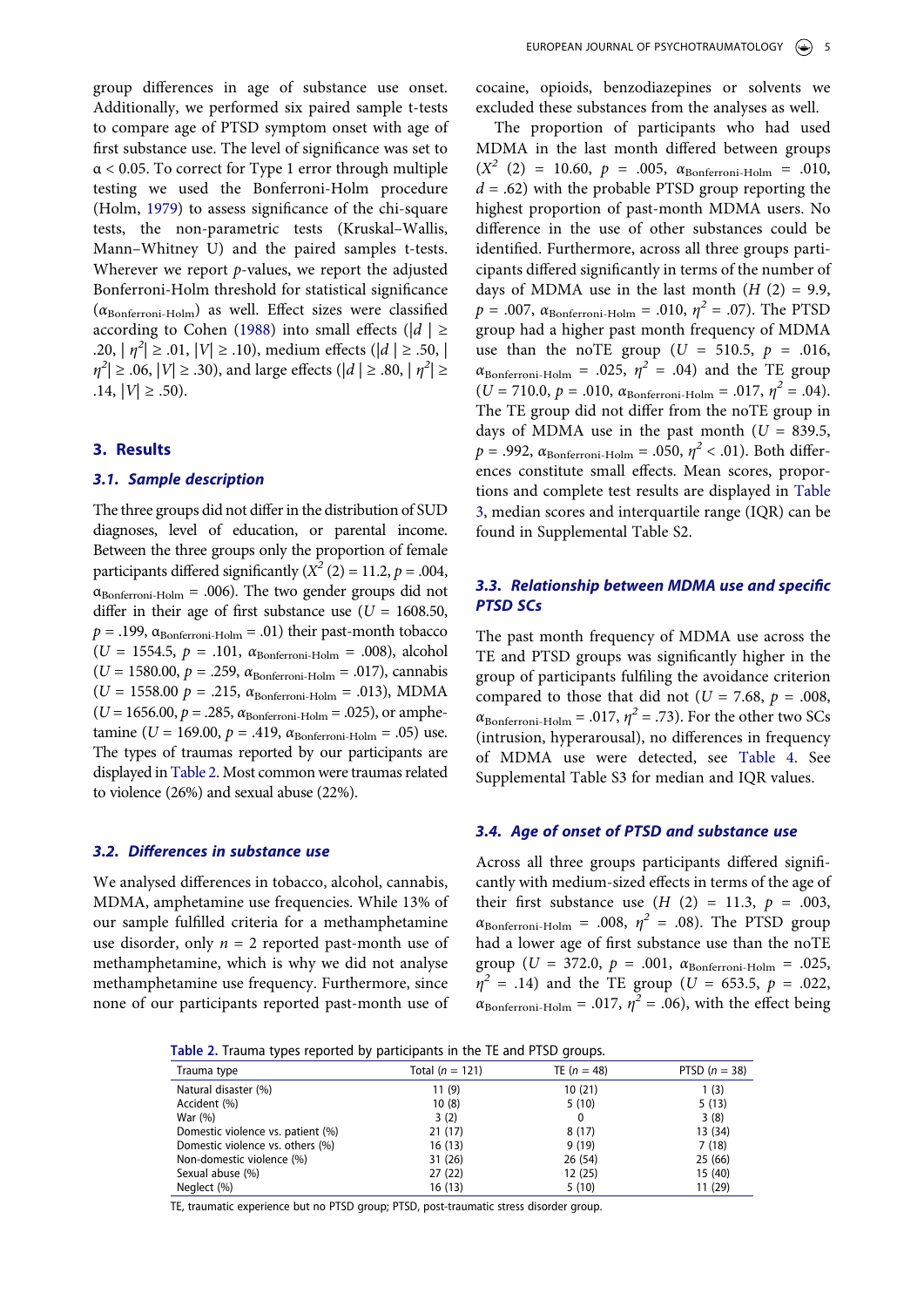#### <span id="page-5-0"></span>**Table 3.** Mean scores and group comparisons.

|             | Total $(n = 121)$ | NoTE $(n = 35)$                                                        | TE $(n = 48)$ | PTSD $(n = 38)$ | Group comparisons |                 |                              |                |
|-------------|-------------------|------------------------------------------------------------------------|---------------|-----------------|-------------------|-----------------|------------------------------|----------------|
|             |                   |                                                                        |               |                 | Test statistic    | <i>p</i> -value | $a_{\text{Bonferroni-Holm}}$ | Effect size    |
|             |                   | Number of participants (%) having used the substance in the past month |               |                 |                   |                 |                              |                |
| Tobacco     | 112 (93)          | 30 (86)                                                                | 45 (94)       | 37 (97)         | $X^2$ (2) = 3.8   | .153            | .013                         | $V = .18$      |
| Alcohol     | 67 (55)           | 19 (54)                                                                | 28 (58)       | 20(53)          | $X^2$ (2) = 0.3   | .860            | .05                          | $V = .05$      |
| Cannabis    | 70 (58)           | 22(63)                                                                 | 24 (50)       | 24 (63)         | $X^2$ (2) = 2.0   | .366            | .025                         | $V = .13$      |
| <b>MDMA</b> | 19 (16)           | 3(9)                                                                   | 4(8)          | 12(32)          | $X^2$ (2) = 10.6  | .005            | $.010*$                      | $V = .30$      |
| Amphetamine | 9(7)              | 1(3)                                                                   | 3(6)          | 5(13)           | $X^2$ (2) = 2.9   | .232            | .017                         | $V = .15$      |
|             |                   | Mean number of days of substance use in the past month (SD)            |               |                 |                   |                 |                              |                |
| Tobacco     | 25.2(9.7)         | 24.9 (10.6)                                                            | 24.5(9.9)     | 26.4(8.8)       | $H(2) = 1.5$      | .468            | .025                         | $\eta^2$ < .01 |
| Alcohol     | 3.5(6.4)          | 4.8(8.2)                                                               | 2.4(3.9)      | 3.6(7.1)        | $H(2) = 0.2$      | .890            | .050                         | $n^2 = .02$    |
| Cannabis    | 7.0(9.7)          | 8.3(10.6)                                                              | 5.3(7.9)      | 8.0(1.6)        | $H(2) = 2.4$      | .297            | .017                         | < .01          |
| <b>MDMA</b> | 0.33(1.0)         | 0.14(0.6)                                                              | 0.29(1.3)     | 0.54(1.0)       | $H(2) = 9.9$      | .007            | $.010*$                      | $n^2 = .07$    |
| Amphetamine | 0.49(2.4)         | 0.23(1.4)                                                              | 0.7(3.4)      | 0.47(1.5)       | $H(2) = 2.7$      | .258            | .013                         | $n^2 = .01$    |

\* Statistically significant difference; *SD*, standard deviation; MDMA, 3-4,-methylendioxymethamphetamine; noTE, no traumatic experience group; TE, traumatic experience but no PTSD group; PTSD, post-traumatic stress disorder group; differences in proportions (%) were tested via chi-square tests and differences in means were tested via the Kruskal-Wallis procedure (both analyses corrected for multiple testing by Bonferroni-Holm procedure for five tests).

<span id="page-5-1"></span>**Table 4.** Mann-Whitney U tests assessing associations between MDMA use and PTSD symptom clusters in TE and PTSD participants.

|                      |             |    | Mean number of days of past | Group comparison |         |                              |             |  |  |
|----------------------|-------------|----|-----------------------------|------------------|---------|------------------------------|-------------|--|--|
| PTSD symptom cluster |             | Ν  | month MDMA use (SD)         | Test statistic   | p-value | $a_{\text{Bonferroni-Holm}}$ | Effect size |  |  |
| Intrusion            | present     | 62 | 0.38(0.11)                  | $U = 2.32$       | .184    | .025                         | $n^2 = .59$ |  |  |
|                      | not present | 24 | 0.46(0.35)                  |                  |         |                              |             |  |  |
| Avoidance            | present     | 43 | 0.52(0.14)                  | $U = 7.68$       | .008    | $.017*$                      | $n^2 = .73$ |  |  |
|                      | not present | 43 | 0.28(0.20)                  |                  |         |                              |             |  |  |
| Hyperarousal         | present     | 67 | 0.32(0.10)                  | $U = 0.13$       | .896    | .050                         | $n^2 = .51$ |  |  |
|                      | not present | 19 | 0.68(0.45)                  |                  |         |                              |             |  |  |

*\** Statistically significant difference; MDMA, 3-4,-methylendioxymethamphetamine; PTSD, post-traumatic stress disorder; differences were tested with Mann-Whitney U tests (corrected for multiple testing by Bonferroni-Holm procedure for three tests).

<span id="page-5-2"></span>

| Table 5. Mean differences and test results for PTSD symptom onset and onset of substance use. |  |
|-----------------------------------------------------------------------------------------------|--|
|-----------------------------------------------------------------------------------------------|--|

| Difference from age of PTSD symptom onset |    | Mean difference in years (SD) | Test statistic  | <i>p</i> -value | $a_{\text{Bonferroni-Holm}}$ | Effect size |
|-------------------------------------------|----|-------------------------------|-----------------|-----------------|------------------------------|-------------|
| First age of tobacco use                  |    | .07(3.79)                     | $t(30) = 0.95$  | .925            | .050                         | $d = .02$   |
| First age of alcohol use                  | 32 | $-0.44(3.58)$                 | $t(31) = -0.69$ | .494            | .025                         | $d = -.12$  |
| First age of cannabis use                 | 33 | $-1.10(3.72)$                 | $t(32) = -1.64$ | .111            | .017                         | $d = -.29$  |
| First age of MDMA use                     | 27 | $-2.19(3.93)$                 | $t(26) = -2.89$ | .008            | $.010*$                      | $d = -.56$  |
| First age of amphetamine use              | 16 | $-2.19(3.25)$                 | $t(15) = -2.69$ | .017            | .013                         | $d = -.67$  |

\* Statistically significant difference; MDMA, 3-4,-methylendioxymethamphetamine; differences were tested via paired-t tests (corrected for multiple testing by Bonferroni-Holm procedure for five tests).

considered large and moderate, respectively. The TE group did not differ from the noTE group in their age of first substance use ( $U = 705.0$ ,  $p = .206$ ,  $\alpha_{\text{Bonferroni}}$  $_{\text{Holm}}$  = .050,  $\eta^2$  = .02). All post hoc comparisons were controlled for multiple testing by applying the Bonferroni-Holm procedure for three tests. The age of PTSD onset was significantly lower than the age of first MDMA use (*t* (26) = −2.89, *p* = .008, *d* = −.56). All other differences were not significant (all *p*   $> \alpha_{\text{Bonferroni-Holm}}$  corrected for five tests). Detailed tests results can be found in [Table 5](#page-5-2) and visual presentation of results in Supplemental Figure S1.

# **4. Discussion**

In this study, we aimed to investigate if adolescent SUD patients with co-occurring probable PTSD are more likely to use specific substances than adolescent SUD patients without PTSD, and how the use of these substances relates to PTSD symptoms. We found that adolescent SUD patients with probable PTSD start

using substances at an earlier age, are more likely to use MDMA, and use it more frequently than adolescents with a SUD and a history of TEs but no PTSD, or adolescents with only a SUD. Additionally, we observed that in adolescent SUD patients with TE history, the use of MDMA is associated specifically with the presence of the avoidance SC. Finally, we report that adolescents with a history of TEs start using MDMA after the first occurrence of PTSD symptoms.

The self-medication hypothesis posits that substance use and subsequent SUDs may be the result of an attempt to self-medicate co-occurring psychiatric disorders (Dworkin et al., [2018;](#page-8-7) Khantzian, [1997;](#page-9-3) McCauley et al., [2012](#page-9-4)). This hypothesis postulates that the preference for a specific substance may be the result of their ability to reduce acute symptomatology (Khantzian, [1997\)](#page-9-3). In terms of co-occurring PTSD, the self-medication hypothesis implies that a co-occurring SUD occurs because the substance of choice has specific PTSD-symptom-relieving effects.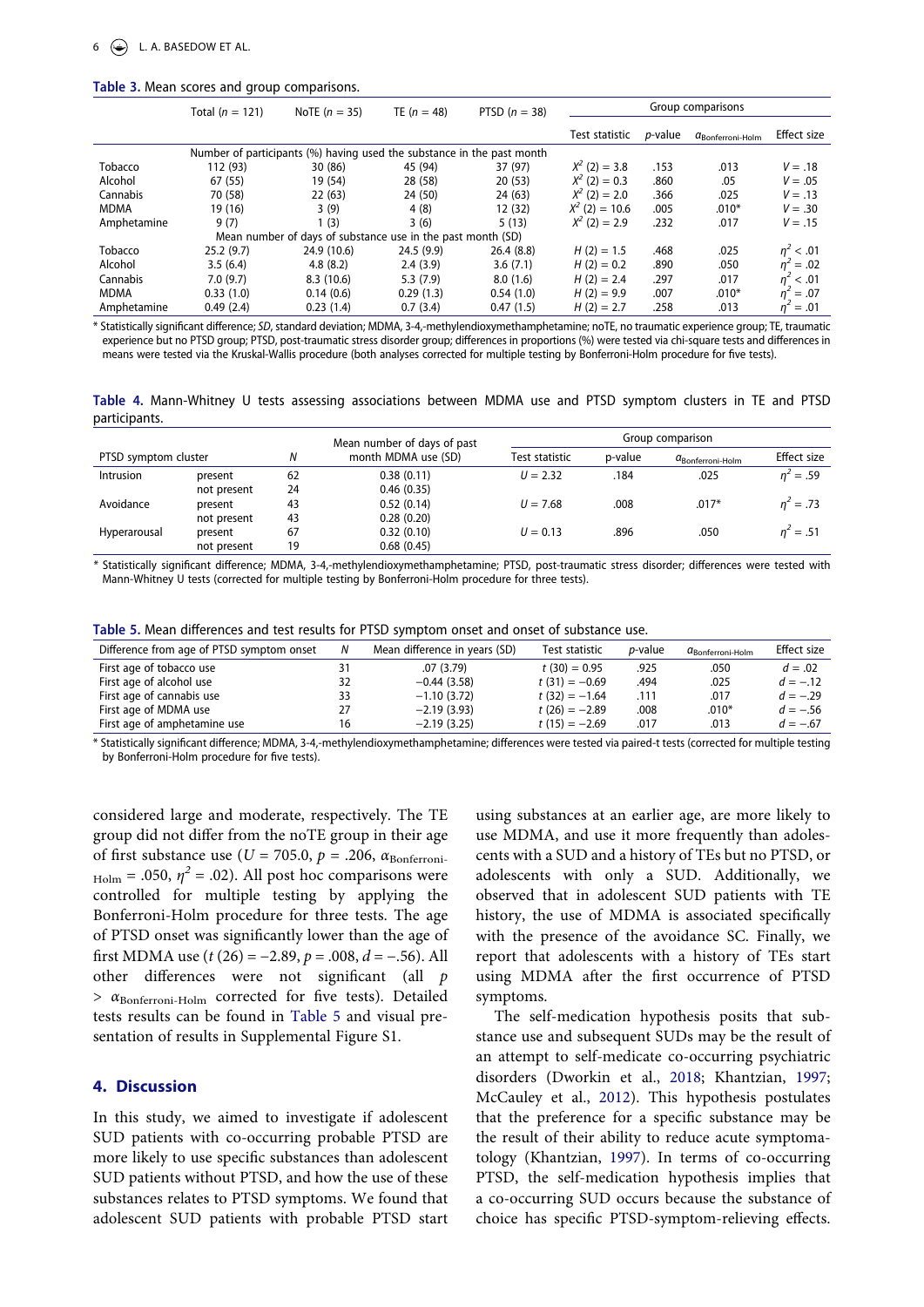<span id="page-6-18"></span><span id="page-6-13"></span><span id="page-6-3"></span><span id="page-6-1"></span>In the context of the self-medication hypothesis, the increased use of MDMA in adolescents with cooccurring PTSD and SUD is not surprising. Since MDMA use in adolescents has been generally associated with a self-medication motive (Moonzwe, Schensul, & Kostick, [2011](#page-9-14)), and MDMA- assisted psychotherapy has recently been shown to reduce PTSD symptomatology (Thal & Lommen, [2018](#page-10-12)), adolescents in our sample with PTSD and SUD may show increased use of MDMA because it decreases their distress induced by the different PTSD SCs. Our results indeed show, that a higher prevalence of MDMA use is specifically related to the presence of the avoidance SC. Symptoms of the avoidance cluster include 'feeling of detachment' or 'restricted range of affect' which might be associated with MDMA use since MDMA has been shown to induce heightened empathy (Carlyle et al., [2019](#page-8-15)), increased pro-social behaviour (Borissova et al., [2020;](#page-8-16) Stewart et al., [2014](#page-10-13)) and is often used in social settings (McElrath & McEvoy, [2002](#page-9-15)). On the other hand, side effects of MDMA such as increased body temperature (Liechti, [2014](#page-9-16)) and increased blood pressure (Vizeli & Liechti, [2017](#page-10-14)) might explain why MDMA use is not associated with hyperarousal, since the increased activation of the sympathetic nervous system might exacerbate negative aspects of hyperarousal. Furthermore, acute detrimental effects of MDMA on memory (de Sousa Fernandes Perna et al., [2014;](#page-8-17) Kuypers & Ramaekers, [2005](#page-9-17)) could explain why the intrusion SC is not associated with its use: if memory is impaired, intrusive memories might also be suppressed. In light of the unique effects of MDMA it seems plausible that it is used by adolescents with a PTSD to reduce their avoidance-induced distress, and that this selfmedication use might continue unchecked and eventually develop into a SUD.

<span id="page-6-20"></span><span id="page-6-12"></span><span id="page-6-10"></span><span id="page-6-9"></span><span id="page-6-8"></span><span id="page-6-4"></span>This proposed association between MDMA use and avoidance symptoms might have clinical implications. As demonstrated by our results, a higher level of MDMA use might indicate the presence of other, untreated disorders such as PTSD. However, it is important to note that our results have little bearing on the discussion surrounding MDMA as an adjunct for PTSD therapy (Mitchell et al., [2021\)](#page-9-18). Participants in our study received no psychotherapy and we have no way of assessing if their MDMA use has actually reduced PTSD symptomatology. This last point is especially important since the self-medication hypothesis is not entirely without fault. Lembke [\(2012\)](#page-9-19) argues that the picture might be more complicated and that psychiatric symptoms not only contribute to

substance use, but the reverse might also be possible: the use of psychoactive substances might lead to an increase in psychiatric symptomatology through the occurrence of withdrawal symptoms or adverse pharmacological effects.

<span id="page-6-22"></span><span id="page-6-21"></span><span id="page-6-19"></span><span id="page-6-17"></span><span id="page-6-16"></span><span id="page-6-14"></span><span id="page-6-11"></span><span id="page-6-2"></span><span id="page-6-0"></span>Indeed, another explanation for our observed results could be that frequent MDMA use has negative psychopathological consequences that worsen subclinical PTSD symptoms, leading to a fully developed PTSD. This conclusion is supported by evidence showing that MDMA users show increased psychopathology in the Symptom Checklist-90-R compared to poly-substance users without MDMA use (Morgan, McFie, Fleetwood, & Robinson, [2002\)](#page-9-20). Additionally, MDMA use has been associated with psychiatric symptoms such as depression (McGuire, [2000\)](#page-9-21), prodromal psychotic symptoms (Wiedmann, Kuitunen-Paul, Basedow, Roessner, & Golub, [n.d.](#page-10-15)) or depersonalization (McGuire, [2000;](#page-9-21) Thomasius, Schmolke, & Kraus, [1997\)](#page-10-16) which often go hand in hand with PTSD (Auxéméry, [2018](#page-8-18); Brady, Killeen, Brewerton, & Lucerini, [2000\)](#page-8-19). Moreover, regular MDMA use might impair memory (Wunderli et al., [2017\)](#page-10-17), disturb sleep (Schierenbeck, Riemann, Berger, & Hornyak, [2008\)](#page-9-22) or diminish interest and excitement (Parrott, [2015\)](#page-9-23) which could negatively influence the developmental process of PTSD. Finally, illicit MDMA use may further increase the risk of negative consequences, because of contamination with other psychoactive substances. For example, powder or pills sold as MDMA often contain synthetic cathinones (Oliver et al., [2019](#page-9-24)) with harsher side effects than MDMA (Karch, [2015](#page-9-25); Papaseit et al., [2016](#page-9-26)). Nevertheless, we found that adolescents use MDMA on average two years after the first onset of PTSD symptoms, which is in line with research showing that adolescent MDMA use occurs later than mental health symptoms (Falck, Carlson, Wang, & Siegal, [2006](#page-8-20)). This pattern of symptoms first – use later, can be considered further support for the self-medication hypothesis, suggesting that adolescent PTSD patients discover MDMA in their adolescence, and start using more frequently and subsequently develop a SUD in an effort to reduce their symptoms. Additionally, our findings of an earlier age of first substance use in patients with cooccurring SUD and PTSD might indicate an early exploration of self-medication options.

<span id="page-6-15"></span><span id="page-6-7"></span><span id="page-6-6"></span><span id="page-6-5"></span>Our results are unusual insofar as previous research has identified other substances to be associated with co-occurring PTSD and SUD and the avoidance SC. Specifically, adult alcohol use has been repeatedly associated with co-occurring PTSD and SUD (Hawn et al., [2020\)](#page-9-13) and the presence of the avoidance cluster (Dworkin et al., [2018](#page-8-7)). However, this association is the result of comparing the level of symptoms between people who drink alcohol and people who do not. We, on the other hand, might not have found this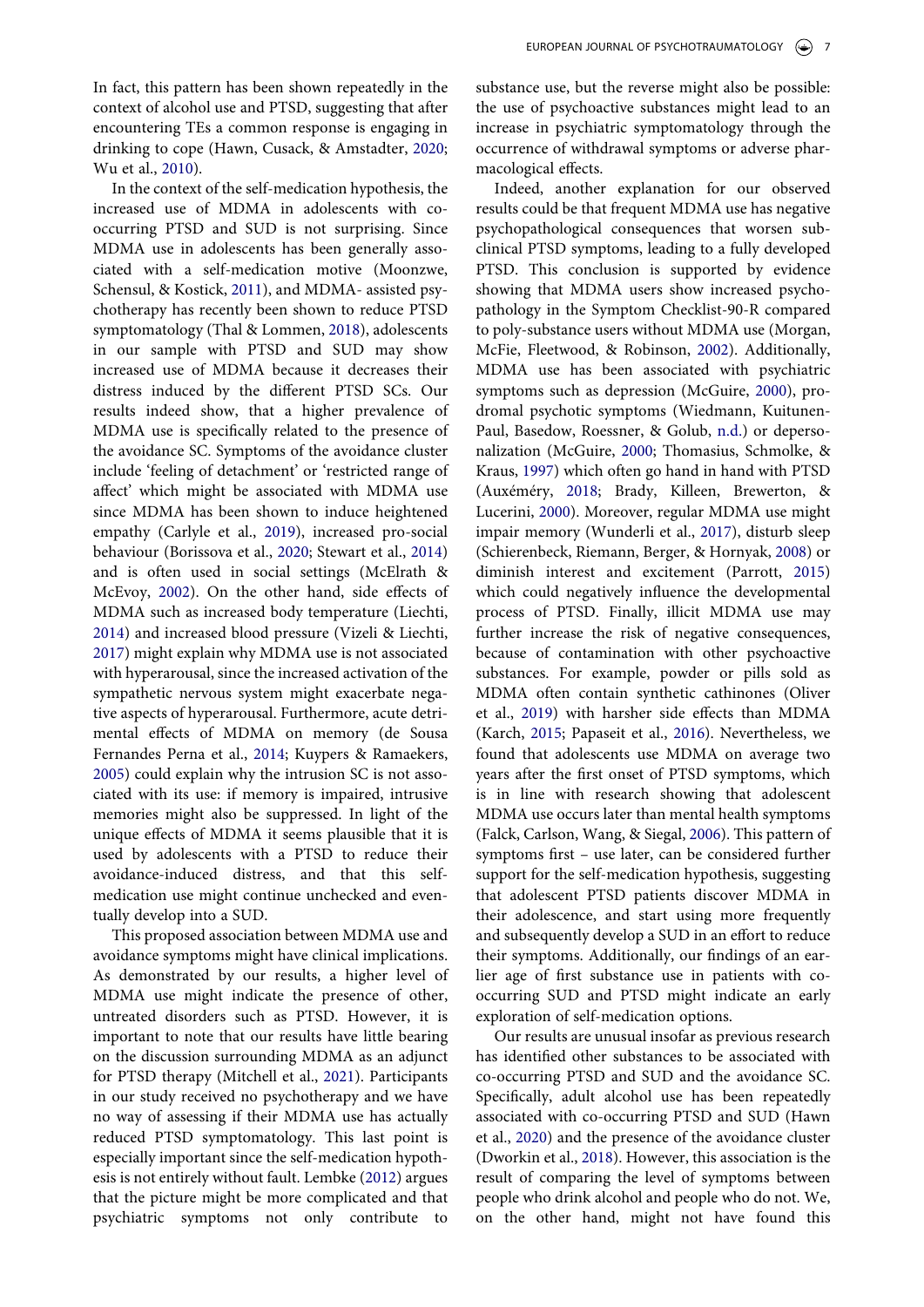<span id="page-7-3"></span>association because our sample consisted of adolescents drinking alcohol at elevated levels already. Considering that 55% of our sample had used alcohol in the past month, which is a prevalence rate three times higher than in the general German adolescent population (Orth & Merkel, [2020\)](#page-9-27), our results might actually be in line with previous findings (Dworkin et al., [2018;](#page-8-7) Hawn et al., [2020](#page-9-13)). Other studies used similar research designs as Dworkin et al [\(2018\)](#page-8-7) and concluded that levels of avoidance symptoms are higher in participants with regular use of opioids and benzodiazepines (Avant et al., [2011](#page-8-11)), as well as cocaine, cannabis, and alcohol (Khoury et al., [2010](#page-9-6)) compared to users with lower or no use. Apart from the issue expanded upon above, these studies all consisted of adult samples. Since adolescents show different patterns of use (Chen & Kandel, [1995\)](#page-8-21) and use substances in different settings (Measham, Parker, & Aldridge, [1998](#page-9-28)) than adults they might tend to use different substances for self-medication as well. Additionally, our study included participants who used various substances in the past month, and MDMA emerged as a factor nonetheless, indicating that the MDMA use might be more relevant for patients with PTSD and SUD than other substances used at the same time.

# <span id="page-7-2"></span><span id="page-7-1"></span>*4.1. Limitations*

<span id="page-7-0"></span>First, this study consists of cross-sectional, retrospective data, which means we cannot investigate how the use of psychoactive substances, especially MDMA, changes during the developmental course of a SUD or PTSD. Second, we based our calculations on pastmonth use of different substances, which represents only a snapshot of a participant's use history. Third, most of our measures, including our assessment of PTSD diagnosis, are based on self-report which might lead to social desirability or recall bias (Althubaiti, [2016\)](#page-8-22), which could lead to an underreporting of substance use and the true proportion of substance use in this population to be larger. Additionally, this procedure might overestimate the proportion of PTSD diagnoses in our sample. Future research would be well advised to include standardized instruments and more long-term measures of use, e.g. the use over the past year, or lifetime exposure. Fourth, in assessing the age of PTSD symptom onset and substance use we could only include few participants, limiting the validity of our results regarding this topic and leading to our study having a low power to detect potential effects. Fifth, our sample consisted of a specific and limited convenience sample only including adolescent, treatment-seeking SUD patients. Therefore, we are not able to make any conclusion about the role MDMA use might play in adolescents with only a PTSD diagnosis. Sixth, because of the need to use non-parametric

testing it was not possible to control for sociodemographic confounders during our main analysis. Fortunately, gender differences between the groups were not mirrored in our substance use outcomes. Finally, we conducted a large number of tests increasing our likelihood of reporting false-positive results. As a countermeasure, we only considered results to be statistically significant if they survived a correction with the Bonferroni-Holm procedure.

# *4.2. Conclusion*

This study showed that adolescent SUD patients with cooccurring probable PTSD are more likely to have used MDMA in the past month, and use it in higher frequency, than adolescents with only a SUD, regardless of additional TE. This finding might reflect an attempt to self-medicate, specifically to deal with the SC of avoidance. On the other hand, the greater MDMA use might have facilitated the development of more severe avoidance symptoms. Independent of directionality, these results should be taken into account by clinicians encountering this highly vulnerable patient group. Particular care should be taken to comprehensively assess if substances (like MDMA) are used as a form of self-medication.

# **Authors' contributions**

LAB analysed the data and wrote the manuscript. SKP participated in writing the manuscript, data analysis, and contributed to the discussion. MFW participated in writing the manuscript, and contributed to data interpretation and discussion. VR participated in writing the manuscript and contributed to discussion. YG designed the study, participated in writing the manuscript and contributed to discussion.

# **Data availability statement**

Due to the nature of this research, participants of this study did not agree for their data to be shared publicly, so supporting data is not available.

# **Disclosure statement**

SKP reports personal fees during the past 36 months from Mabuse Verlag, and a one-time lecture honoraria from a consortium of conference sponsors (Janssen-Cilag, Lilly Germany, Novartis Pharma, Pfizer Pharma). VR has received payment for consulting and writing activities from Lilly, Novartis, and Shire Pharmaceuticals, lecture honoraria from Lilly, Novartis, Shire Pharmaceuticals/ Takeda, and Medice Pharma, and support for research from Shire Pharmaceuticals/Takeda and Novartis. He has carried out or is currently carrying out clinical trials in cooperation with the Novartis, Shire Pharmaceuticals/ Takeda, Servier and Otsuka companies. The remaining authors declare that the research was conducted in the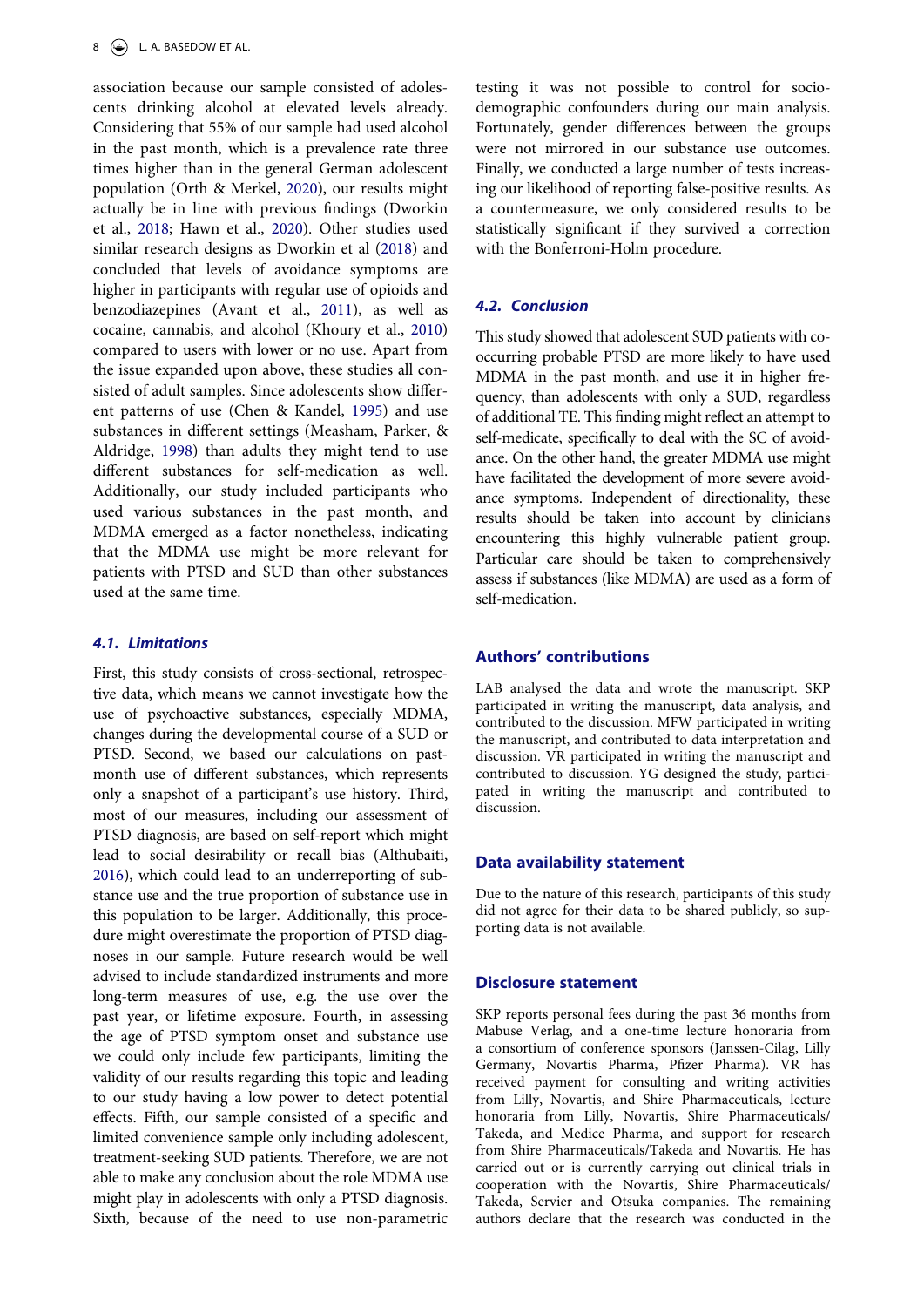absence of any commercial or financial relationships that could be construed as a potential conflict of interest.

# **Funding**

This work was funded by the Sächsische Aufbaubank – Förderbank [grant 100362999 to YG].

# **ORCID**

Lukas Andreas Basedow **b** http://orcid.org/0000-0003-4866-8686

*Sören Kuitunen-Paul* http://orcid.org/0000-0001-8224- 6490

*Melina Felicitas Wiedmann* http://orcid.org/0000-0001- 7250-4329

*Veit Roessner* http://orcid.org/0000-0002-1873-7081 *Yulia Golub* http://orcid.org/0000-0002-9191-5884

### **References**

- <span id="page-8-22"></span>Althubaiti, A. [\(2016](#page-7-0)). Information bias in health research: Definition, pitfalls, and adjustment methods. *Journal of Multidisciplinary Healthcare*, *9*, 211–217. doi:[10.2147/](https://doi.org/10.2147/JMDH.S104807)  [JMDH.S104807.](https://doi.org/10.2147/JMDH.S104807)
- <span id="page-8-18"></span>Auxéméry, Y. ([2018\)](#page-6-0). Post-traumatic psychiatric disorders: PTSD is not the only diagnosis. *Presse Medicale (Paris, France: 1983)*, *47*(5), 423–430. doi:[10.1016/j.](https://doi.org/10.1016/j.lpm.2017.12.006)  [lpm.2017.12.006.](https://doi.org/10.1016/j.lpm.2017.12.006)
- <span id="page-8-11"></span>Avant, E. M., Davis, J. L., & Cranston, C. C. ([2011](#page-2-1)). Posttraumatic stress symptom clusters, trauma history, and substance use among college students. *Journal of Aggression, Maltreatment & Trauma*, *20*(5), 539–555. doi:[10.1080/10926771.2011.588153.](https://doi.org/10.1080/10926771.2011.588153)
- <span id="page-8-2"></span>Basedow, L. A., Kuitunen-Paul, S., Roessner, V., & Golub, Y. [\(2020\)](#page-1-0). Traumatic events and substance use disorders in adolescents. *Frontiers in Psychiatry*, *11*. doi:[10.3389/](https://doi.org/10.3389/fpsyt.2020.00559)  [fpsyt.2020.00559.](https://doi.org/10.3389/fpsyt.2020.00559)
- <span id="page-8-4"></span>Baskin-Sommers, A., & Sommers, I. [\(2006](#page-1-1)). The co-occurrence of substance use and high-risk behaviors. *Journal of Adolescent Health*, *38*(5), 609–611. doi:[10.1016/j.jadohealth.2005.07.010](https://doi.org/10.1016/j.jadohealth.2005.07.010).
- <span id="page-8-12"></span>Berenz, E. C., Roberson-Nay, R., Latendresse, S., Mezuk, B., Gardner, C. O., Amstadter, A. B., & York, T. P. ([2017](#page-2-2)). Posttraumatic stress disorder and alcohol dependence: Epidemiology and order of onset. *Psychological Trauma : Theory, Research, Practice and Policy*, *9*(4), 485–492. doi:[10.1037/tra0000185.](https://doi.org/10.1037/tra0000185)
- <span id="page-8-16"></span>Borissova, A., Ferguson, B., Wall, M. B., Morgan, C. J., Carhart-Harris, R. L., Bolstridge, M., . . . Lawn, W. [\(2020](#page-6-1)). Acute effects of MDMA on trust, cooperative behaviour and empathy: A double-blind, placebo-controlled experiment. *Journal of Psychopharmacology (Oxford, England)*, 269881120926673. doi:[10.1177/](https://doi.org/10.1177/0269881120926673)  [0269881120926673](https://doi.org/10.1177/0269881120926673).
- <span id="page-8-19"></span>Brady, K. T., Killeen, T. K., Brewerton, T., & Lucerini, S. [\(2000\)](#page-6-2). Comorbidity of psychiatric disorders and posttraumatic stress disorder. *The Journal of Clinical Psychiatry*, *61*(Suppl 7), 22–32. [https://www.psychiatrist.](https://www.psychiatrist.com/pcc/trauma/ptsd/comorbidity-psychiatric-disorders-posttraumatic-stress/)  [com/pcc/trauma/ptsd/comorbidity-psychiatric-disor](https://www.psychiatrist.com/pcc/trauma/ptsd/comorbidity-psychiatric-disorders-posttraumatic-stress/) [ders-posttraumatic-stress/](https://www.psychiatrist.com/pcc/trauma/ptsd/comorbidity-psychiatric-disorders-posttraumatic-stress/)
- <span id="page-8-15"></span>Carlyle, M., Stevens, T., Fawaz, L., Marsh, B., Kosmider, S., & Morgan, C. J. ([2019\)](#page-6-3). Greater empathy in MDMA users. *Journal of Psychopharmacology (Oxford, England)*, *33*(3), 295–304. doi:[10.1177/0269881119826594](https://doi.org/10.1177/0269881119826594).
- <span id="page-8-21"></span>Chen, K., & Kandel, D. B. [\(1995\)](#page-7-1). The natural history of drug use from adolescence to the mid-thirties in a general population sample. *American Journal of Public Health*, *85*  (1), 41–47. doi:[10.2105/AJPH.85.1.41](https://doi.org/10.2105/AJPH.85.1.41).
- <span id="page-8-8"></span>Chilcoat, H. D., & Breslau, N. ([1998](#page-1-2)). Investigations of causal pathways between PTSD and drug use disorders. *Addictive Behaviors*, *23*(6), 827–840. doi:[10.1016/s0306-](https://doi.org/10.1016/s0306-4603(98)00069-0) [4603\(98\)00069-0](https://doi.org/10.1016/s0306-4603(98)00069-0).
- <span id="page-8-14"></span>Cohen, J. [\(1988](#page-4-1)). *Statistical power analysis for the behavioral sciences* (2 ed.). New York, NY: Psychology Press. reprint.
- <span id="page-8-17"></span>de Sousa Fernandes Perna, E. B., Theunissen, E. L., Kuypers, K. P. C., Heckman, P., de la Torre, R., Farre, M., & Ramaekers, J. G. [\(2014](#page-6-4)). Memory and mood during MDMA intoxication, with and without memantine pretreatment. *Neuropharmacology*, *87*, 198–205. doi:[10.1016/j.neuropharm.2014.03.008](https://doi.org/10.1016/j.neuropharm.2014.03.008).
- <span id="page-8-10"></span>Donbaek, D. F., Elklit, A., & Pedersen, M. U. ([2014\)](#page-1-0). Posttraumatic stress disorder symptom clusters predicting substance abuse in adolescents. *Mental Health and Substance Use*, *7*(4), 299–314. doi:[10.1080/](https://doi.org/10.1080/17523281.2013.873071) [17523281.2013.873071](https://doi.org/10.1080/17523281.2013.873071).
- <span id="page-8-7"></span>Dworkin, E. R., Wanklyn, S., Stasiewicz, P. R., & Coffey, S. F. ([2018](#page-1-3)). PTSD symptom presentation among people with alcohol and drug use disorders: Comparisons by substance of abuse. *Addictive Behaviors*, *76*, 188–194. doi:[10.1016/j.addbeh.2017.08.019](https://doi.org/10.1016/j.addbeh.2017.08.019).
- <span id="page-8-1"></span>Essau, C. A., Conradt, J., & Petermann, F. [\(1999\)](#page-1-4). Häufigkeit der Posttraumatischen Belastungsstörung bei Jugendlichen: Ergebnisse der Bremer Jugendstudie. *Zeitschrift Für Kinder- Und Jugendpsychiatrie Und Psychotherapie*, *27*(1), 37–45. doi:[10.1024//1422-](https://doi.org/10.1024//1422-4917.27.1.37) [4917.27.1.37](https://doi.org/10.1024//1422-4917.27.1.37).
- <span id="page-8-20"></span>Falck, R. S., Carlson, R. G., Wang, J., & Siegal, H. A. ([2006\)](#page-6-5). Psychiatric disorders and their correlates among young adult MDMA users in Ohio. *Journal of Psychoactive Drugs*, *38*(1), 19–29. doi:[10.1080/](https://doi.org/10.1080/02791072.2006.10399824) [02791072.2006.10399824](https://doi.org/10.1080/02791072.2006.10399824).
- <span id="page-8-0"></span>Forman-Hoffman, V. L., Batts, K. R., Hedden, S. L., Spagnola, K., & Bose, J. [\(2018](#page-1-5)). Comorbid mental disorders among adults in the mental health surveillance survey. *Annals of Epidemiology*, *28*(7), 468–474. doi:[10.1016/j.annepidem.2018.03.002.](https://doi.org/10.1016/j.annepidem.2018.03.002)
- <span id="page-8-3"></span>Gielen, N., Havermans, R., Tekelenburg, M., & Jansen, A. ([2012](#page-1-6)). Prevalence of post-traumatic stress disorder among patients with substance use disorder: It is higher than clinicians think it is. *European Journal of Psychotraumatology*, *3*(1), 17734. doi:[10.3402/ejpt.](https://doi.org/10.3402/ejpt.v3i0.17734) [v3i0.17734.](https://doi.org/10.3402/ejpt.v3i0.17734)
- <span id="page-8-6"></span>Glaesmer, H., Matern, B., Rief, W., Kuwert, P., & Braehler, E. [\(2015](#page-1-7)). Traumatisierung und posttraumatische Belastungsstörungen. *Der Nervenarzt*, *86*(7), 800–806. doi:[10.1007/s00115-014-4235-z](https://doi.org/10.1007/s00115-014-4235-z).
- <span id="page-8-9"></span>Guldager, S., Linneberg, I. H., & Hesse, M. ([2012](#page-1-8)). Order of age at onset for substance use, substance use disorder, conduct disorder and psychiatric illness. *Mental Health and Substance Use*, *5*(2), 73–84. doi:[10.1080/](https://doi.org/10.1080/17523281.2011.616178) [17523281.2011.616178](https://doi.org/10.1080/17523281.2011.616178).
- <span id="page-8-5"></span>Harford, T. C., Yi, H., & Grant, B. F. [\(2013\)](#page-1-9). Other- and self-directed forms of violence and their relationships to DSM-IV substance use and other psychiatric disorders in a national survey of adults. *Comprehensive Psychiatry*, *54*(7), 731–739. doi:[10.1016/j.](https://doi.org/10.1016/j.comppsych.2013.02.003) [comppsych.2013.02.003.](https://doi.org/10.1016/j.comppsych.2013.02.003)
- <span id="page-8-13"></span>Hari, J. ([2005](#page-2-3), July 19). Childhood trauma & addiction: The 4600% risk factor. *OpenDemocracy*. [https://www.](https://www.opendemocracy.net/en/childhood-trauma-addiction-4600-risk-factor/) [opendemocracy.net/en/childhood-trauma-addiction](https://www.opendemocracy.net/en/childhood-trauma-addiction-4600-risk-factor/)  [-4600-risk-factor/](https://www.opendemocracy.net/en/childhood-trauma-addiction-4600-risk-factor/)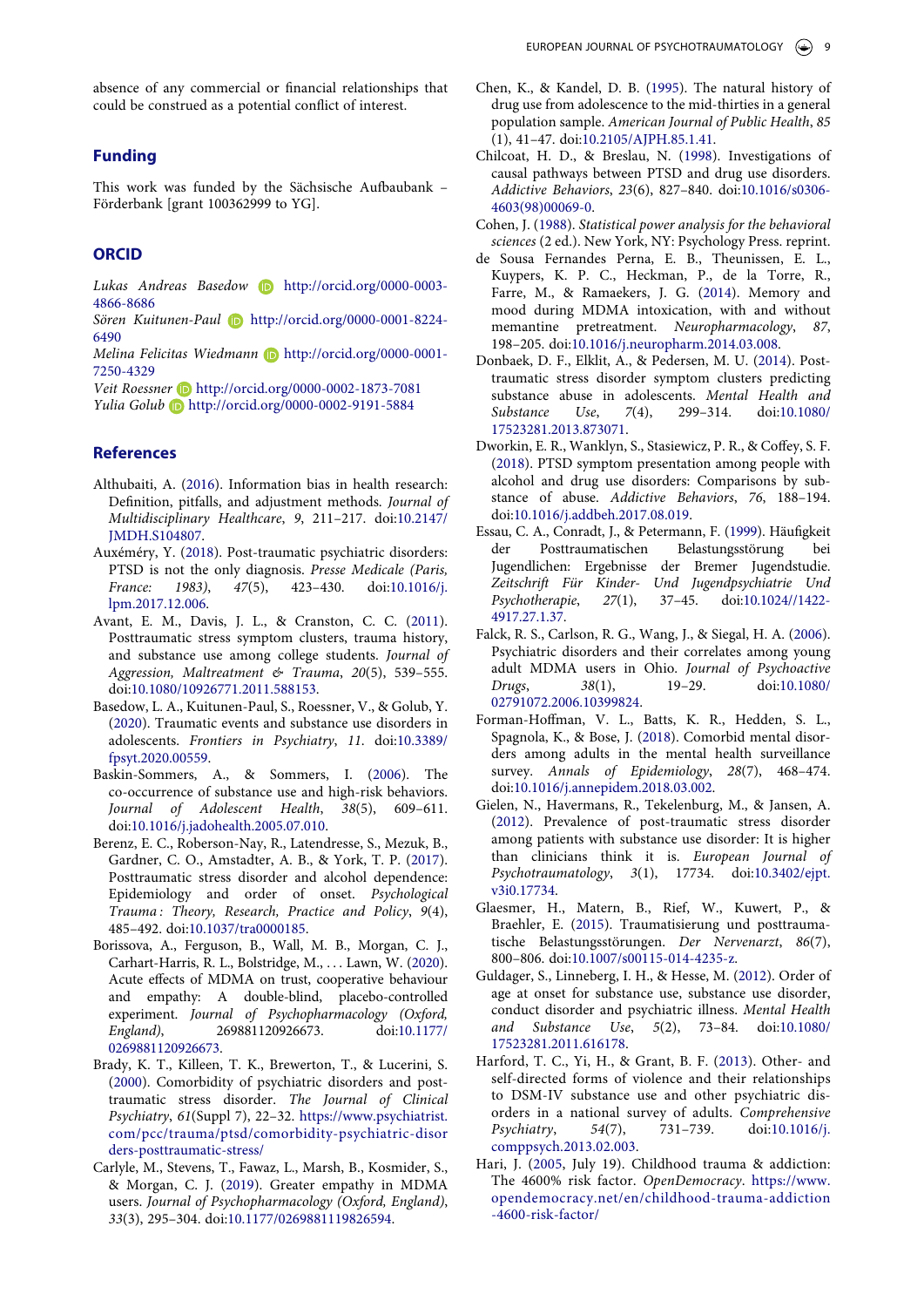- <span id="page-9-13"></span>Hawn, S. E., Cusack, S. E., & Amstadter, A. B. ([2020](#page-6-6)). A systematic review of the self-medication hypothesis in the context of posttraumatic stress disorder and comorbid problematic alcohol use. *Journal of Traumatic Stress*, *33*(5), 699–708. doi:[10.1002/jts.22521](https://doi.org/10.1002/jts.22521).
- <span id="page-9-12"></span>Holm, S. [\(1979\)](#page-4-2). A simple sequentially rejective multiple test procedure. *Scandinavian Journal of Statistics*, *6*(2), 65–70. Retrieved from <https://www.jstor.org/stable/4615733>
- <span id="page-9-11"></span>IBM, Corp ([2020](#page-3-0)). *IBM SPSS statistics for windows (27.0) [Computer software]*. Armonk, NY: IBM Corp.
- <span id="page-9-0"></span>Jansen, L., van Schijndel, M., van Waarde, J., & Van Busschbach, J. [\(2018](#page-1-10)). Health-economic outcomes in hospital patients with medical-psychiatric comorbidity: A systematic review and meta-analysis. *PLoS ONE*, *13*(3), e0194029. doi:[10.1371/journal.](https://doi.org/10.1371/journal.pone.0194029)  [pone.0194029.](https://doi.org/10.1371/journal.pone.0194029)
- <span id="page-9-25"></span>Karch, S. B. ([2015\)](#page-6-7). Cathinone neurotoxicity ("The '3Ms'). *Current Neuropharmacology*, *13*(1), 21–25. doi:[10.2174/](https://doi.org/10.2174/1570159X13666141210225009)  [1570159X13666141210225009.](https://doi.org/10.2174/1570159X13666141210225009)
- <span id="page-9-3"></span>Khantzian, E. J. [\(1997\)](#page-1-3). The self-medication hypothesis of substance use disorders: A reconsideration and recent applications. *Harvard Review of Psychiatry*, *4*(5), 231–244. doi:[10.3109/10673229709030550.](https://doi.org/10.3109/10673229709030550)
- <span id="page-9-6"></span>Khoury, L., Tang, Y. L., Bradley, B., Cubells, J. F., & Ressler, K. J. ([2010\)](#page-2-4). Substance use, childhood traumatic experience, and Posttraumatic Stress Disorder in an urban civilian population. *Depression and Anxiety*, *27*  (12), 1077–1086. doi:[10.1002/da.20751](https://doi.org/10.1002/da.20751).
- <span id="page-9-2"></span>Kuitunen-Paul, S., Roessner, V., Basedow, L. A., & Golub, Y. [\(2020\)](#page-1-11). Beyond the tip of the iceberg: A narrative review to identify research gaps on comorbid psychiatric disorders in adolescents with methamphetamine use disorder or chronic methamphetamine use. *Substance Abuse*, 1–20. doi:[10.1080/08897077.2020.1806183.](https://doi.org/10.1080/08897077.2020.1806183)
- <span id="page-9-17"></span>Kuypers, K. P. C., & Ramaekers, J. G. ([2005\)](#page-6-4). Transient memory impairment after acute dose of 75mg 3.4-Methylene-dioxymethamphetamine. *Journal of Psychopharmacology (Oxford, England)*, *19*(6), 633–639. doi:[10.1177/0269881105056670](https://doi.org/10.1177/0269881105056670).
- <span id="page-9-5"></span>Leeies, M., Pagura, J., Sareen, J., & Bolton, J. M. ([2010\)](#page-1-12). The use of alcohol and drugs to self-medicate symptoms of posttraumatic stress disorder. *Depression and Anxiety*, *27*  (8), 731–736. doi:[10.1002/da.20677](https://doi.org/10.1002/da.20677).
- <span id="page-9-19"></span>Lembke, A. ([2012\)](#page-6-8). Time to abandon the self-medication hypothesis in patients with psychiatric disorders. *The American Journal of Drug and Alcohol Abuse*, *38*(6), 524–529. doi:[10.3109/00952990.2012.694532.](https://doi.org/10.3109/00952990.2012.694532)
- <span id="page-9-16"></span>Liechti, M. E. [\(2014](#page-6-9)). Effects of MDMA on body temperature in humans. *Temperature: Multidisciplinary Biomedical Journal*, *1*(3), 192–200. doi:[10.4161/](https://doi.org/10.4161/23328940.2014.955433)  [23328940.2014.955433](https://doi.org/10.4161/23328940.2014.955433).
- <span id="page-9-7"></span>Maté, G. ([2008](#page-2-3)). *In the Realm of hungry ghosts: Close encounters with addiction by gabor mate M.D* (Vol. 1). Toronto, CA: Knopf Canada.
- <span id="page-9-8"></span>Maté, G. ([2012](#page-2-3)). Addiction: Childhood trauma, stress and the biology of addiction. *Journal of Restorative Medicine*, *1*(1), 56–63. doi:[10.14200/jrm.2012.1.1005.](https://doi.org/10.14200/jrm.2012.1.1005)
- <span id="page-9-4"></span>McCauley, J. L., Killeen, T., Gros, D. F., Brady, K. T., & Back, S. E. ([2012](#page-1-13)). Posttraumatic stress disorder and co-occurring substance use disorders: Advances in assessment and treatment. *Clinical Psychology : A Publication of the Division of Clinical Psychology of the American Psychological Association*, *19*(3). doi:[10.1111/cpsp.12006.](https://doi.org/10.1111/cpsp.12006)
- <span id="page-9-15"></span>McElrath, K., & McEvoy, K. ([2002](#page-6-10)). Negative experiences on ecstasy: The role of drug, set, and setting. *Journal of*

*Psychoactive Drugs*, *34*(2), 199–208. doi:[10.1080/](https://doi.org/10.1080/02791072.2002.10399954) [02791072.2002.10399954](https://doi.org/10.1080/02791072.2002.10399954).

- <span id="page-9-21"></span>McGuire, P. [\(2000\)](#page-6-11). Long term psychiatric and cognitive effects of MDMA use. *Toxicology Letters*, *112–113*, 153–156. doi:[10.1016/S0378-4274\(99\)00219-2.](https://doi.org/10.1016/S0378-4274(99)00219-2)
- <span id="page-9-28"></span>Measham, F., Parker, H., & Aldridge, J. ([1998](#page-7-2)). The teenage transition: From adolescent recreational drug use to the young adult dance culture in britain in the MID-1990s. *Journal of Drug Issues*, *28*(1), 9–32. doi:[10.1177/](https://doi.org/10.1177/002204269802800102) [002204269802800102.](https://doi.org/10.1177/002204269802800102)
- <span id="page-9-18"></span>Mitchell, J. M., Bogenschutz, M., Lilienstein, A., Harrison, C., Kleiman, S., Parker-Guilbert, K., ... Doblin, R. ([2021](#page-6-12)). MDMA-assisted therapy for severe PTSD: A randomized, double-blind, placebo-controlled phase 3 study. *Nature Medicine*, *27*(6), G, M. O., 1025–1033. doi:[10.1038/s41591-021-](https://doi.org/10.1038/s41591-021-01336-3) [01336-3](https://doi.org/10.1038/s41591-021-01336-3).
- <span id="page-9-14"></span>Moonzwe, L. S., Schensul, J. J., & Kostick, K. M. [\(2011\)](#page-6-13). The role of MDMA (Ecstasy) in Coping with negative life situations among urban young adults. *Journal of Psychoactive Drugs*, *43*(3), 199–210. doi:[10.1080/](https://doi.org/10.1080/02791072.2011.605671) [02791072.2011.605671](https://doi.org/10.1080/02791072.2011.605671).
- <span id="page-9-20"></span>Morgan, M., McFie, L., Fleetwood, L., & Robinson, J. ([2002\)](#page-6-14). Ecstasy (MDMA): Are the psychological problems associated with its use reversed by prolonged abstinence? *Psychopharmacology*, *159*(3), 294–303. doi:[10.1007/](https://doi.org/10.1007/s002130100907) [s002130100907.](https://doi.org/10.1007/s002130100907)
- <span id="page-9-24"></span>Oliver, C. F., Palamar, J. J., Salomone, A., Simmons, S. J., Philogene-Khalid, H., Stokes-McCloskey, N., & Rawls, S. M. [\(2019](#page-6-15)). Synthetic cathinone adulteration of illegal drugs. *Psychopharmacology*, *236*(3), 869–879. doi:[10.1007/s00213-018-5066-6.](https://doi.org/10.1007/s00213-018-5066-6)
- <span id="page-9-27"></span>Orth, B., & Merkel, C. ([2020](#page-7-3)). *Die Drogenaffinität Jugendlicher in der Bundesrepublik Deutschland 2019*. Rauchen, Alkoholkonsum und Konsum illegaler Drogen: Aktuelle Verbreitung und Trends. Bundeszentrale für gesundheitliche Aufklärung.
- <span id="page-9-26"></span>Papaseit, E., Pérez-Mañá, C., Mateus, J.-A., Pujadas, M., Fonseca, F., Torrens, M., . . . Farré, M. [\(2016](#page-6-7)). Human pharmacology of mephedrone in comparison with MDMA. *Neuropsychopharmacology*, *41*(11), 2704–2713. doi:[10.1038/npp.2016.75.](https://doi.org/10.1038/npp.2016.75)
- <span id="page-9-23"></span>Parrott, A. C. [\(2015](#page-6-16)). Why all stimulant drugs are damaging to recreational users: An empirical overview and psychobiological explanation. *Human Psychopharmacology: Clinical and Experimental*, *30*(4), 213–224. doi:[10.1002/](https://doi.org/10.1002/hup.2468) [hup.2468](https://doi.org/10.1002/hup.2468).
- <span id="page-9-9"></span>Ruf, M., Schauer, M., & Elbert, T. ([2011\)](#page-3-1). *UPID: UCLA PTSD Index for DSM IV (Child version, revision 1, deutsche Fassung)*. Retrieved from [https://kops.uni](https://kops.uni-konstanz.de/handle/123456789/18103)[konstanz.de/handle/123456789/18103](https://kops.uni-konstanz.de/handle/123456789/18103)
- <span id="page-9-22"></span>Schierenbeck, T., Riemann, D., Berger, M., & Hornyak, M. ([2008](#page-6-17)). Effect of illicit recreational drugs upon sleep: Cocaine, ecstasy and marijuana. *Sleep Medicine Reviews*, *12*(5), 381–389. doi:[10.1016/j.smrv.2007.12.004](https://doi.org/10.1016/j.smrv.2007.12.004).
- <span id="page-9-1"></span>Schulte, M. T., & Hser, Y.-I. ([2014\)](#page-1-14). Substance use and associated health conditions throughout the lifespan. *Public Health Reviews*, *35*(2). Retrieved from [https://](https://www.ncbi.nlm.nih.gov/pmc/articles/PMC5373082/) [www.ncbi.nlm.nih.gov/pmc/articles/PMC5373082/](https://www.ncbi.nlm.nih.gov/pmc/articles/PMC5373082/)
- <span id="page-9-10"></span>Sheehan, D. V., Sheehan, K. H., Shytle, R. D., Janavs, J., Bannon, Y., Rogers, J. E., Milo, K. M., Stock, S. L., & Wilkinson, B. [\(2010\)](#page-3-2). Reliability and validity of the Mini International Neuropsychiatric Interview for Children and Adolescents (MINI-KID). *The Journal of Clinical Psychiatry*, *71*(3), 313–326. [https://doi.org/10.4088/JCP.](https://doi.org/10.4088/JCP.09m05305whi) [09m05305whi](https://doi.org/10.4088/JCP.09m05305whi)